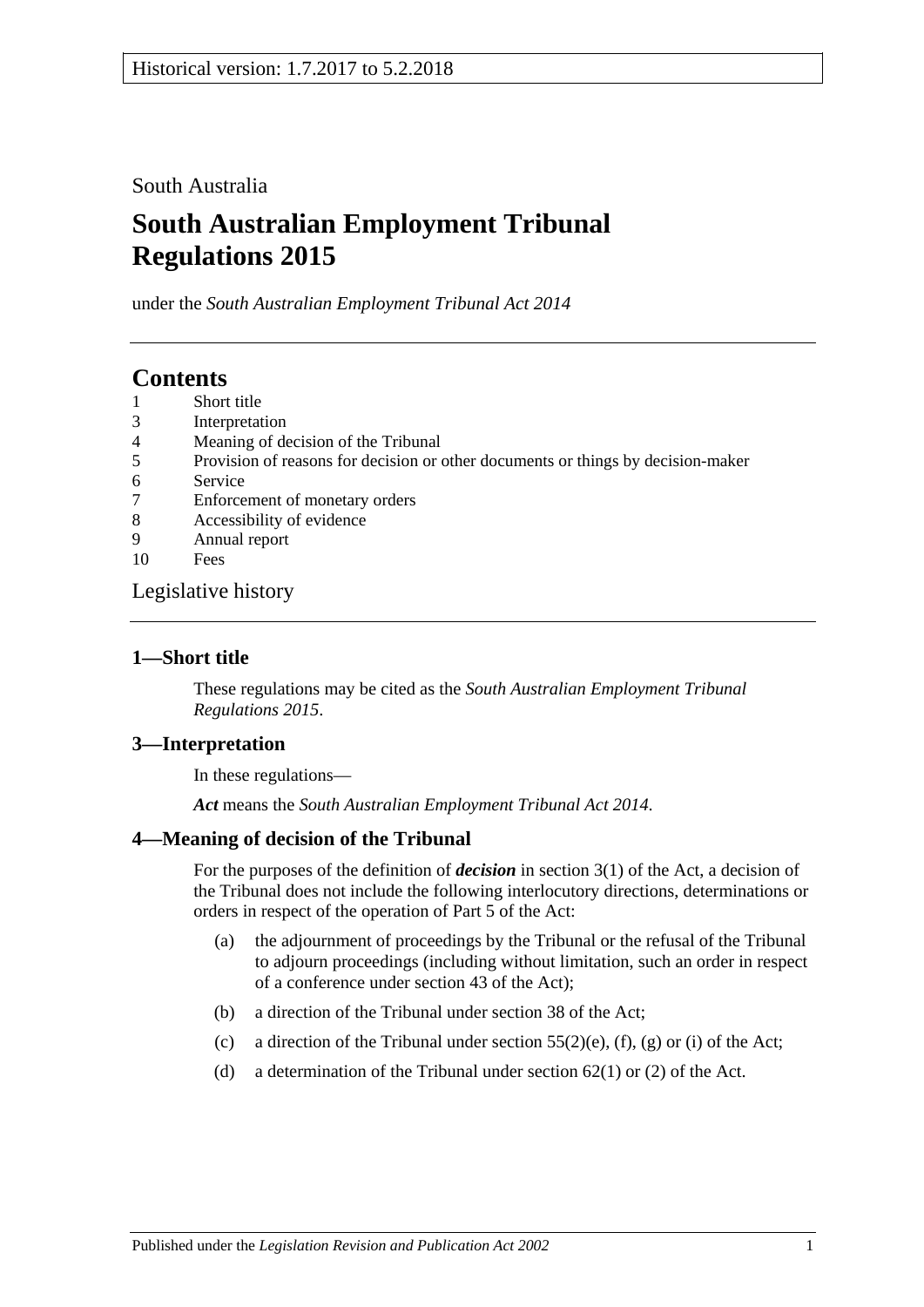### <span id="page-1-0"></span>**5—Provision of reasons for decision or other documents or things by decision-maker**

For the purposes of section 28(2) of the Act, the time prescribed for the provision of a written statement of reasons or other relevant document or thing referred to in that section is 21 days from the time the decision-maker receives notice that an application has been made to the Tribunal for a review of the decision-maker's decision.

### <span id="page-1-1"></span>**6—Service**

- (1) For the purposes of section 84(3) of the Act, the Tribunal may order that a process, notice or other document required or authorised to be given to or served on a person relating to any proceedings before the Tribunal may—
	- (a) be given to the person personally; or
	- (b) be left for the person at the person's place of residence or business with someone apparently over the age of 16 years; or
	- (c) be transmitted by fax or email to a fax number or email address provided by the person (in which case the notice or other document will be taken to have been given or served at the time of transmission); or
	- (d) if the person is a company or registered body within the meaning of the *Corporations Act 2001* of the Commonwealth, be served in accordance with that Act.
- (2) If a person refuses to accept personal service of a notice or other document required or authorised to be served on the person under the Act, or a relevant Act for the purpose of proceedings before the Tribunal, the notice or document will be taken to have been served personally on the person if the person serving the notice or document—
	- (a) puts it down in the person's presence; and
	- (b) tells the person what the notice or document is.
- (3) It is not necessary to show the original of the notice or document to the person being served.

#### <span id="page-1-4"></span><span id="page-1-2"></span>**7—Enforcement of monetary orders**

- (1) A party to proceedings is recognised for the purposes of section 86(1) of the Act.
- (2) Unless [subregulation](#page-1-4) (1) would otherwise apply, in the case of a monetary order that is an order as to the payment of costs made by the Tribunal—the person in favour of whom the order is made is recognised for the purposes of section 86(1) of the Act.

#### <span id="page-1-3"></span>**8—Accessibility of evidence**

- (1) For the purposes of section  $87(2)(d)$  of the Act, the following classes of material are prescribed:
	- (a) recordings of Tribunal proceedings in the form of an audio, video or other recording from which a visual image or sound can be produced;
	- (b) material concerning the personal affairs of a person, the general disclosure of which would be unreasonable;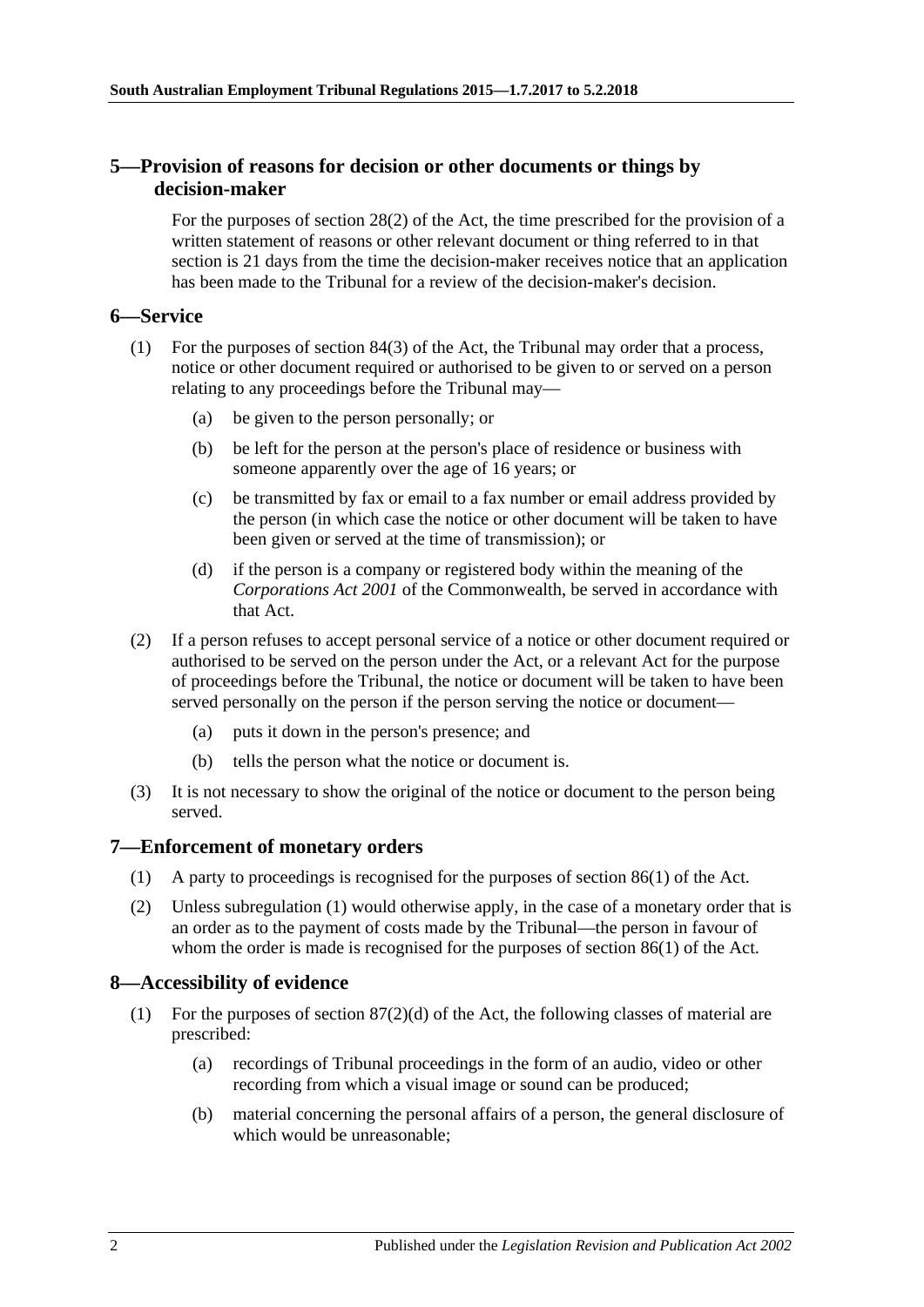- (c) material that contains allegations or suggestions of criminal or other improper conduct on the part of a person, the truth of which has not been established by judicial process and the general disclosure of which would be unreasonable;
- (d) material that contains matter consisting of information—
	- (i) concerning a person under the age of 18 years, or concerning such a person's family or circumstances, or information of any kind furnished by a person who was under that age when the information was furnished; and
	- (ii) the general disclosure of which would be unreasonable having regard to the need to protect that person's welfare;
- (e) material that contains matter consisting of information—
	- (i) concerning a person suffering from a mental illness, impairment or infirmity or concerning such a person's family or circumstances, or any information of any kind furnished by a person suffering from mental illness, impairment or infirmity when the information was furnished; and
	- (ii) the general disclosure of which would be unreasonable having regard to the need to protect that person's welfare.
- (2) In this regulation—

*personal affairs* of a person includes the person's—

- (a) financial affairs;
- (b) criminal records;
- (c) marital or other personal relationships;
- (d) employment records;
- (e) personal qualities, attributes or health status.

#### <span id="page-2-0"></span>**9—Annual report**

For the purposes of section 89(3) of the Act, a report must include the following particulars in respect of the financial year to which the report relates:

- (a) information relating to each category of reviewable decision considered by the Tribunal under the *[Return to Work Act](http://www.legislation.sa.gov.au/index.aspx?action=legref&type=act&legtitle=Return%20to%20Work%20Act%202014) 2014* (according to the section of the *[Return to Work Act](http://www.legislation.sa.gov.au/index.aspx?action=legref&type=act&legtitle=Return%20to%20Work%20Act%202014) 2014* under which the original decision was made) as follows:
	- (i) the number of applications considered by the Tribunal for each category of decision;
	- (ii) the proportion of the total number of disputes considered by the Tribunal under Part 6 of the *[Return to Work Act](http://www.legislation.sa.gov.au/index.aspx?action=legref&type=act&legtitle=Return%20to%20Work%20Act%202014) 2014* that each category of decision represents;
	- (iia) the number of matters subject to a pre-hearing conference under section 45 of the Act for each category of decision;
	- (iib) the number of matters proceeding to a full hearing before the Tribunal for each category of decision;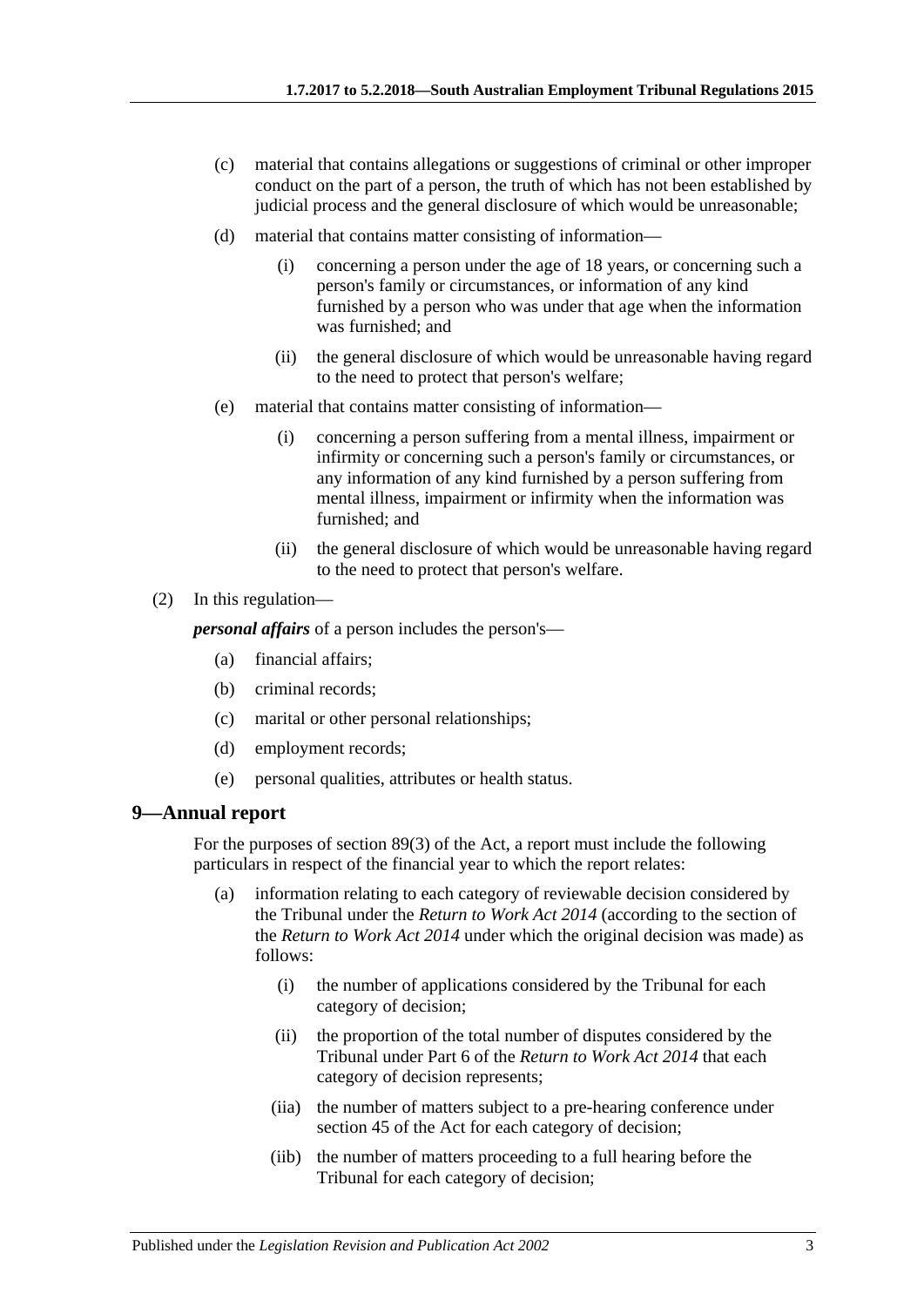- (iii) a summary of the range of periods of time taken for each category of decision between the receipt of applications by the Tribunal and the resolution of matters (in relation to matters resolved in the relevant financial year);
- (ab) the number of actions for damages commenced before the South Australian Employment Court under Part 5 of the *[Return to Work Act](http://www.legislation.sa.gov.au/index.aspx?action=legref&type=act&legtitle=Return%20to%20Work%20Act%202014) 2014*;
- (ac) the number of proceedings concluded under Part 5 of the *[Return to Work](http://www.legislation.sa.gov.au/index.aspx?action=legref&type=act&legtitle=Return%20to%20Work%20Act%202014)  Act [2014](http://www.legislation.sa.gov.au/index.aspx?action=legref&type=act&legtitle=Return%20to%20Work%20Act%202014)*;
- (b) the number of applications made to the Tribunal for an expedited determination of a matter under section 113 of the *Return [to Work Act](http://www.legislation.sa.gov.au/index.aspx?action=legref&type=act&legtitle=Return%20to%20Work%20Act%202014) 2014*;
- (c) the number of extension of time applications granted by the Tribunal under section 100 of the *[Return to Work Act](http://www.legislation.sa.gov.au/index.aspx?action=legref&type=act&legtitle=Return%20to%20Work%20Act%202014) 2014*;
- (d) the number of referrals made to independent medical advisers by the Tribunal under section 121 of the *[Return to Work Act](http://www.legislation.sa.gov.au/index.aspx?action=legref&type=act&legtitle=Return%20to%20Work%20Act%202014) 2014*;
- (da) information relating to each category of proceedings considered by the Tribunal in respect of jurisdiction conferred on it by another Act (according to the section of the Act under which the application for the proceedings was made).
- (e) the number of reviews and appeals instituted under Part 5 of the Act.

#### <span id="page-3-0"></span>**10—Fees**

- (1) The following fees are payable to the South Australian Employment Court:
	- (a) in relation to the exercise of any designated civil jurisdiction—if a fee would be payable in relation to proceedings in the Civil Jurisdiction of the District Court for any step, item or matter if it occurred or arose in the District Court rather than in the South Australian Employment Court, the same fee will be payable to the South Australian Employment Court in the exercise of the designated civil jurisdiction;
	- (b) in relation to the exercise of any designated criminal jurisdiction—if a fee would be payable in relation to proceedings in the Criminal Jurisdiction of the Magistrates Court for any step, item or matter if it occurred or arose in the Magistrates Court rather than in the South Australian Employment Court, the same fee will be payable to the South Australian Employment Court in the exercise of the designated criminal jurisdiction.
- (2) In this regulation—

*designated civil jurisdiction* means the jurisdiction of the South Australian Employment Court under any of the following:

- (a) the *[Dust Diseases Act 2005](http://www.legislation.sa.gov.au/index.aspx?action=legref&type=act&legtitle=Dust%20Diseases%20Act%202005)*;
- (b) section 10 of the *[Fair Work Act 1994](http://www.legislation.sa.gov.au/index.aspx?action=legref&type=act&legtitle=Fair%20Work%20Act%201994)*;
- (c) Part 5 of the *[Return to Work Act 2014](http://www.legislation.sa.gov.au/index.aspx?action=legref&type=act&legtitle=Return%20to%20Work%20Act%202014)*;

*designated criminal jurisdiction* means the criminal jurisdiction of the South Australian Employment Court under the *[South Australian Employment Tribunal](http://www.legislation.sa.gov.au/index.aspx?action=legref&type=act&legtitle=South%20Australian%20Employment%20Tribunal%20Act%202014)  Act [2014](http://www.legislation.sa.gov.au/index.aspx?action=legref&type=act&legtitle=South%20Australian%20Employment%20Tribunal%20Act%202014)* or under any other Act.